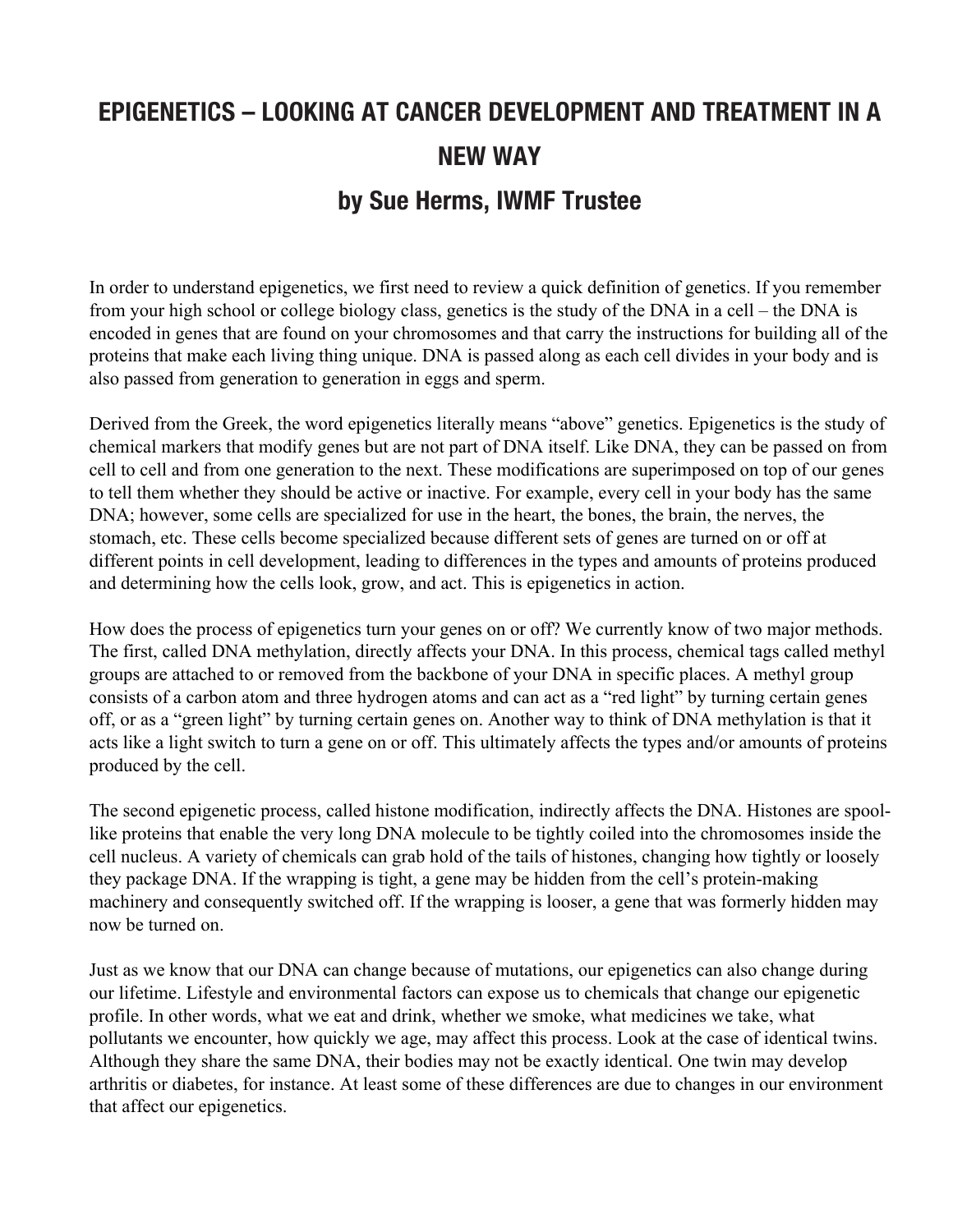Research has shown that shortages or excesses of food during a person's childhood can cause epigenetic changes that lead to diabetes, obesity, and early puberty. Genes become epigenetically modified to deal with adverse conditions and then pass on to offspring who may enjoy more comfortable conditions. Changes that made sense during a time of hunger can then transfer to children and grandchildren who live in a time of abundance.

One of the pioneering epigenetic studies was performed by a Swedish preventive-health specialist named Dr. Lars Olov Bygren. He wondered about the long-term effects that feast and famine years in the 19th century might have had on children growing up in a remote area of northern Sweden – and not just on them but their children and grandchildren as well. Using historical records to analyze a sample of 99 individuals, Dr. Bygren determined how much food had been available to parents and grandparents when they were young. Boys who enjoyed rare overabundant winters and who went from normal eating to gluttony in a single season produced sons and grandsons who lived far shorter lives, as much as 32 years shorter. Later studies also confirmed significant drops in lifespan and discovered that they applied to females as well. Simply put, the data suggested that a single winter of overeating as a youngster could initiate a chain of events that would lead one's grandchildren to die decades earlier than their peers did.

A large-scale ongoing study in Great Britain is looking at the association between smokers and health problems in their offspring. Men who as boys had started smoking before age 11 – just as their bodies were preparing to enter puberty – had sons with significantly higher body mass indexes than other boys the same age. It appears that epigenetic changes are occurring on genes in the chromosome of smokers that are being passed on to their sons. This means that the sons of men who smoke in pre-puberty may be at higher risk for obesity and other health problems well into adulthood, and it's likely that these sons will also have shorter life spans.

Experiments have also shown how foods can cause epigenetic changes in the womb. In 2003 Duke University researchers conducted an experiment on pregnant mice that carry a particular gene for yellow coats and an associated likelihood for obesity and diabetes. The researchers fed one group of these pregnant mice a diet rich in B vitamins (folic acid and vitamin B12). Another group of genetically identical pregnant mice did not receive this prenatal nutrition. The B vitamins acted as methyl group donors – they caused methyl groups to attach more frequently to this gene in the fetal mice, thereby altering its expression. The mothers treated with B vitamins produced healthy brown mice that were of normal weight and not prone to diabetes.

Why is the study of epigenetics important to someone who has WM? For many years, it was thought that cancers are caused only by mutations in the DNA itself. That is one reason why there was such a push in the 1990s to complete the Human Genome Project, when medical researchers created a detailed map of all the genes in the human body. We now know that cancer can be caused by epigenetic changes as well. For example, adding or removing methyl groups (DNA methylation, as discussed above) can switch genes involved in cell growth off or on. If these changes occur at the wrong time or in the wrong cell, they can convert normal cells into cancer cells that grow out of control. If a gene is inappropriately switched on or off during cancer development, a treatment to reverse this process could stop or even reverse the growth of the cancer.

Also, if we can determine risk factors from our diet or environmental exposures that cause epigenetic changes, we may be able to predict those who are more likely to develop cancer and use measures to try to prevent its occurrence.